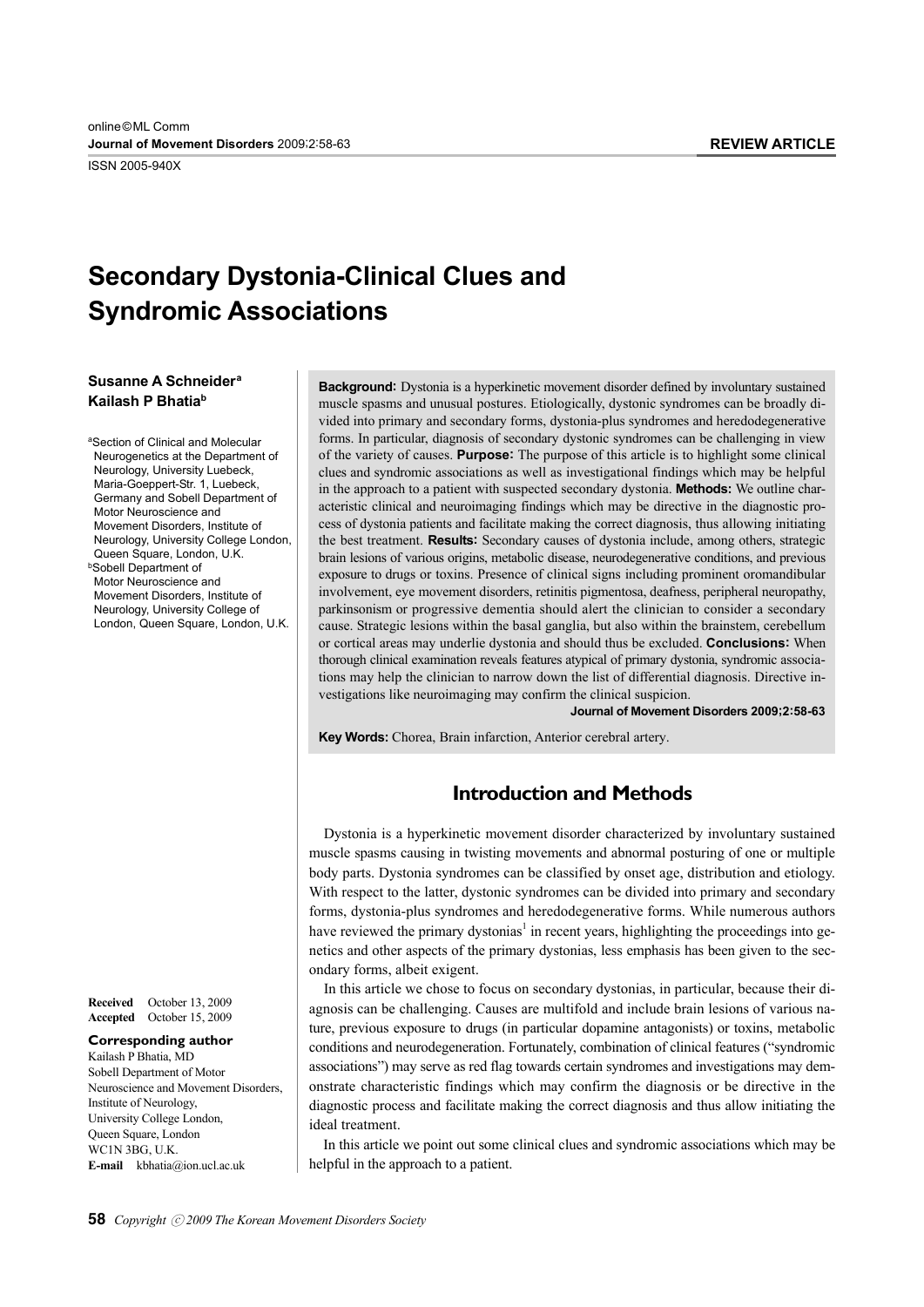# **Results**

# **Prevalence of secondary dystonia**

How common is secondary dystonia? Prevalence data on secondary dystonia are limited. A Brazilian study of 122 patients with a dystonic syndrome, 46 (38%) were found to have a symptomatic form. $<sup>2</sup>$  Among these, the most frequent</sup> causes were tardive dystonia (35%) and perinatal cerebral injury (30%). Other causes included stroke (13%), encephalitis (6.5%) and Wilson's disease (4%). Causes were more common in certain age groups: Younger patients tended to have had perinatal cerebral injury or encephalitis preceeding their dystonia. In older patients stroke and exposure to drugs (tardive dystonia) were more common. In a recent study by Wenning et al.<sup>3</sup> of 16 elderly patients with dystonia, ten (62.5%) were classified as having a secondary form of dystonia. Of these, eight were drug-induced, highlighting the importance of this etiology. This is in line with a large study of more than 3,000 dystonia patients, 29% of which had a secondary form: tardive dystonia was the leading cause.<sup>4,5</sup>

However, in addition to tardive dystonia, there are a number of other secondary and heredodegenerative disorders which can cause dystonia as a predominant feature or as part of a syndrome. Certain clinical clues may help to narrow down the list of differential diagnoses and focus the investigations accordingly (Table 1).

# **Clinical clues**

#### **Dystonia with prominent oro-bulbar involvement**

Some primary dystonias there may have laryngeal involvement, for example DYT4 ("whispering dystonia", the underlying gene remains unkown), DYT6 (due to mutations in the THAP1 gene, as very recently identified), DYT12 ("rapidonset dystonia parkinsonism") and DYT17 (recessively inherited, linked to the chromosome 20, gene not yet identified) dystonia.<sup>6-8</sup> However, overall, prominent oro-lingualbuccal dystonia is uncommon in primary dystonia and a secondary or heredodegenerative form should be considered,<sup>9</sup> particularly, when severe (Table 1). In particular pervious neuroleptic intake, but also certain genetic disorders such as PKAN (pantothenate kinase associated neurodegeneration, previously known as Hallervorden-Spatz disease) due to mutations of the PANK2 gene, neuroacanthocytosis, neuroferritinopathy and Lesch-Nyhan syndrome are high on the list of differentials.10 With the exception of neuroferritinopathy (autosomal dominant inheritance) they follow autosomal recessive inheritance and family history may thus be negative for a similar disorder, but there may be a history of consanguinity.

# **Eye movement disorders**

Patients with primary dystonia have normal eye move-

#### **Table 1.** Clinical features suggestive of secondary dystonia

- Sudden onset and/or rapid progression
- Hemidystonia
- Cranial onset in childhood
- Restriction to focal or segmental dystonia in patients with childhood-onset
- Adult-onset of leg dystonia
- Progression to generalized dystonia of adult-onset dystonia
- Prominent oro-bulbar involvement
- Other neurological or systemic signs (except tremor)

ments. In fact, presence of an eye movement disorder hints towards a secondary form of dystonia.

Eye movement dysfunction may be in the form of supranuclear gaze palsy. Patients with a supranuclear gaze palsy may complain of difficulties going downstairs because of limited downward gaze which is usually more affected than upward gaze. Presence is limited to a few dystonic conditions, most importantly progressive supranuclear palsy (PSP), where parkinsonism is the prominent and patients are elderly. Furthermore, supranuclear palsy may be present in Niemann-Pick type C and PKAN, both inherited autosomal recessively. In Niemann-Pick type C, a neurovisceral lipid storage disorder, supranuclear gaze palsy is present in 75% of adult-onset cases and a presenting sign in 8% of cases.10

### **Dystonia and retinitis pigmentosa**

The presence of retinitis pigmentosa in the context of dystonia narrows down the list of differential diagnoses. Most important differential diagnoses in this context are PKAN (or the allelic disorder referred to as HARP syndrome characterized by hypoprebetalipoproteinemia, acanthocytosis, retinitis pigmentosa, and pallidal degeneration), GM2 gangliosidosis and metachromatic leukodystrophy.

# **Dystonia and deafness**

The combination of dystonia and deafness is characteristic of the Mohr-Tranebjaerg syndrome due to a new mutations in the DDP1 gene.<sup>11</sup> Other mitochondrial disorders may produce a complex phenotype which may involve additional visual problems (blindness) or heart problems.<sup>12</sup>

Another complex disorder with phenotypic similarities to mitochondrial disease is the Woodhouse-Sakati syndrome. For this, only recently the underlying cause was identified and effects the C2orf37 gene, encoding a nucleolar protein.<sup>13</sup> This rare autosomal recessive disorder presents with hypogonadism, alopecia, diabetes mellitus, mental retardation, and extrapyramidal features.<sup>14</sup> As for other genetic disorders, there is phenotypic and genetic variability.

# **Dystonia and peripheral neuropathy**

Presence of neuropathy is not a feature of primary dysto-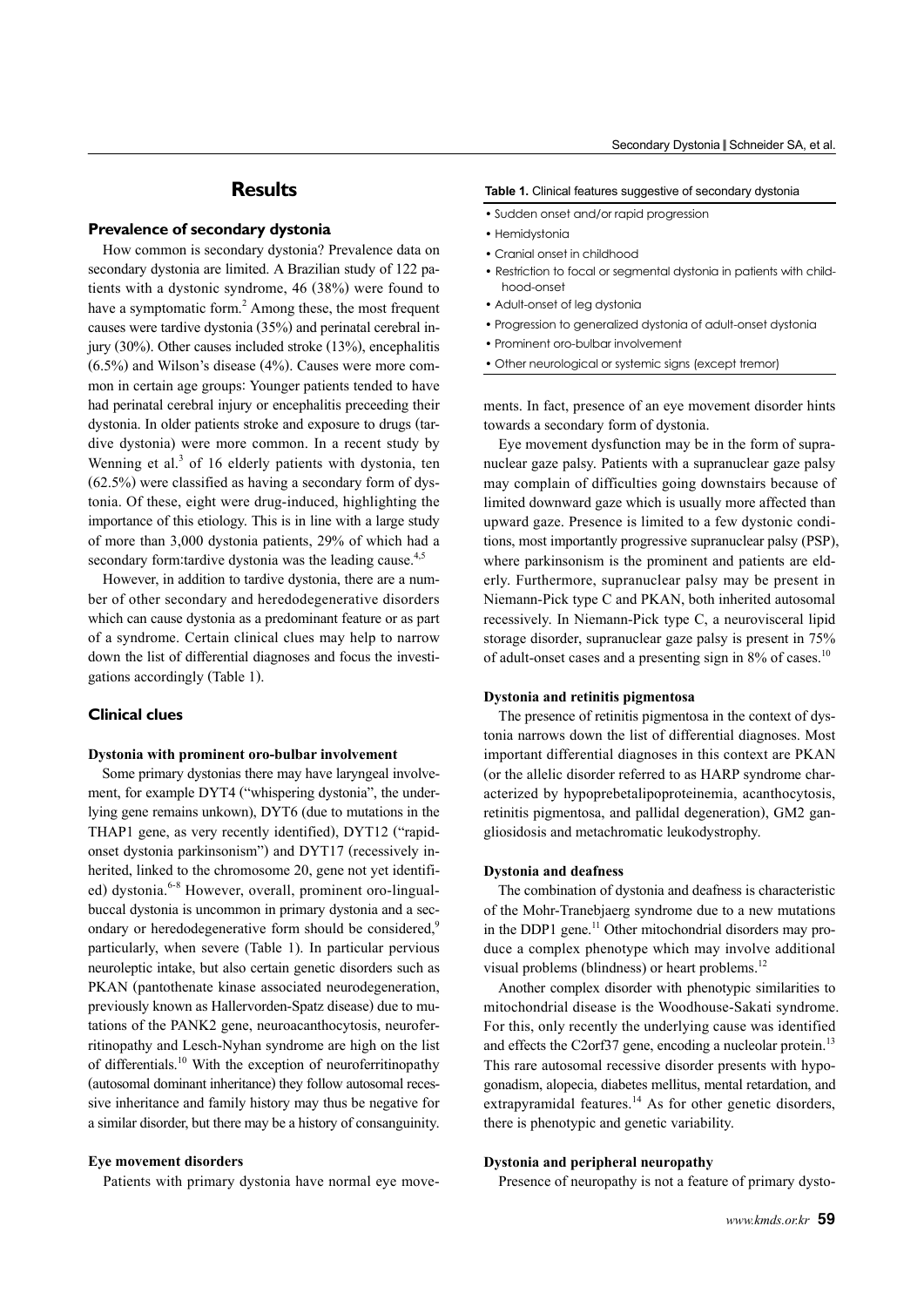nia, although subclinical impairment of sensory discrimination is discussed as possible endophenotype of dystonia.15

If ataxia is additionally present, there are, however, a number of differentials to consider. This includes the common recessive forms of ataxia, such as Friedreich's ataxia<sup>16</sup> and ataxia telangiectasia<sup>17,18</sup> and their differential diagnoses,<sup>19</sup> where ataxia, dystonia and peripheral neuropathy may be present. For example, in a study of 70 ataxia telangiectasia patients, dystonia was present in 55 and peripheral neuropathy 50 of them.20 A less common cause is the young-onset variant of Niemann-Pick type C disease, while the adult form presents with peripheral nervous system involvement.<sup>11</sup> Because presence of vertical gaze palsy is also characteristic (see above) in Niemann-Pick type C, which is present in 75-80% of patients, this can be a helpful clue towards the diagnosis. A further clue may be enlargement of the liver and spleen (present in about one 30-90% of cases) $11,21$  and, in children, neonatal jaundice (present in half of the patients).

Notably, the combination of dystonia with neuropathy and ataxia can also be seen in some of the autosomal dominant spinocerebellar ataxias,  $^{22}$  e.g. SCA 3. $^{23}$ 

Finally, the combination of peripheral neuropathy, progressive dystonia and ataxia, as well as cognitive decline is seen in metachromatic leukodystrophy caused by mutations in the aryl sulfatase A gene cause.<sup>24</sup>

### **Dystonia and parkinsonism**

In addition to pure dystonic and pure parkinsonian syndromes, there are overlap syndromes. On one hand dystonic conditions may have superimposed parkinsonism as seen in dopa-responsive dystonia or Wilson's disease. On the other hand, dystonia may be a seen in (or even be the presenting feature of) various parkinsonian disorders.

While dystonia is uncommon in drug-naive patients with idiopathic Parkinson's disease, its presence may be a red flag towards an atypical parkinsonian syndrome like PSP, multiple system atrophy (MSA) or corticobasal degeneration (CB-D). 25 Dystonia may then present as axial dystonia and blepharospasm (levator inhibition) causing the starring expression associated with PSP; antecollis and facial dystonia in MSA; or the dystonic arm posture seen in CBD.

Parkinsonism associated with dystonia is furthermore characteristic of genetic forms of parkinsonism which often have young-onset and recessive inheritance (for review see).<sup>26,27</sup> One example is parkinsonism related to mutations in the Parkin gene where dystonia may be present intermittently, as so-called exercise-induced paroxysmal foot dystonia, and this may precede signs of parkinsonism by some years.<sup>28</sup> The combination of young-onset dystonia and parkinsonism is also seen in other neurodegenerative diseases like the rare autosomal recessive disorders of nigro-striatal-pallidal-pyramidal syndrome referred to as Kufor-Rakeb disease and

PLA2G6-associated neurodegeneration (PARK14). <sup>29</sup> (also see review by Schneider, et al. $^{26}$ )

Most frequent, however, is dystonia in the context of parkinsonism as complication of dopaminergic treatment, for example as peak-dose dystonia, diphasic dystonia and offdystonia.28

#### **Dystonia with progressive dementia**

Progressive dementia is not a feature of the primary dystonias like the young-onset DYT1-related dystonia or the adult-onset sporadic forms. Progressive dementia is, however, one of the core features of Huntington's disease and the Huntington disease-look like syndromes (including HDL4/ SCA17), as well as neuroacanthocytosis and PKAN. Indeed, chorea is the main movement disorder, however, prominent dystonia can occur. A further condition to consider is Creutzfeldt-Jakob disease, a rare neurodegenerative disease characterized by rapidly progressive dementia, mutism, ataxia and extrapyramidal and pyramidal involvement.<sup>30</sup> The movement disorder is typically characterized by focal or generalized myoclonus (present in 80-100% of cases), but dystonia occurs and may rarely be a presenting sign.<sup>30-32</sup> Dystonia in Creutzfeldt-Jakob disease is then usually unilateral and distally but may become generalized in later disease stages.<sup>30</sup> Over all, disease course is rather progressive and this should alert the clinician to this diagnosis. Furthermore, HIV encephalopathy is a cause of dementia; and dystonia has also been observed.<sup>33</sup>

Finally, dementia may also be a symptom in the complex autosomal recessive dystonia parkinsonian syndromes mentioned above.<sup>26</sup>

# **Clues from neuroimaging**

Neuroimaging can reveal patterns characteristic of certain conditions. Strategic lesions in the basal ganglia, brainstem, cerebellum or cortical areas (parietal and frontal) may result in dystonia $34-41$  and there may be a relationship between the distribution of dystonia and the localization of the lesion. For example, it has been proposed that thalamic lesions are more likely to result in hand dystonia. However, not all basal ganglia lesions necessarily result in neurological symptoms or signs. Brainstem lesions on the other hand have been associated with cranial dystonias such as blepharospasm, and putaminal lesions were found in patients with hemidystonia or limb dystonia. In hemidystonia, lesions are often unilateral, contralaterally to the dystonia.

Of course, the list of causes underlying the lesion is long and includes tumors, trauma, bleeding, inflammation, atrophic changes in the context of neurodegeneration or accumulation of metals (such as iron, copper, manganese etc.).

How imaging can facilitate the diagnostic work-up we will be discussed in more detail as an example for basal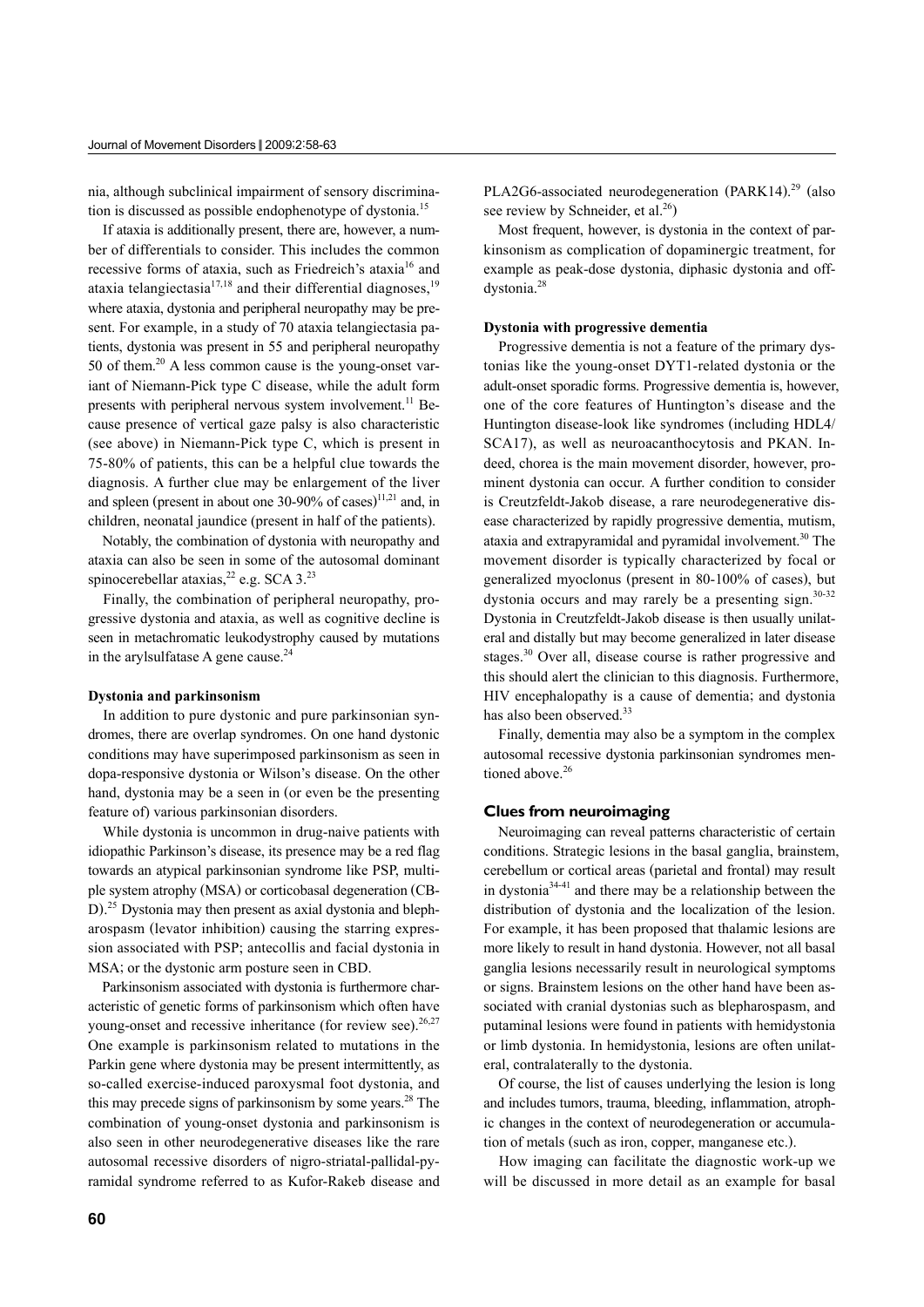ganglia disorders with metal deposition. The basal ganglia host high concentrations of metals which act as cofactors for metabolic activity including iron, copper and manganese. In the case of excessive metal accumulation, this may cause dysfunction and disease.

Metal deposition can be detected by neuroimaging on CT (e.g. copper) or MRI (e.g. iron). In recent years, in particular, iron deposition has received growing attention and a new term referring to these disorders, "syndromes of neurodegeneration with brain iron accumulation" (NBIA), has been coined. This group entails the condition of PKAN (N-BIA type 1, also known as Hallervorden-Spatz disease), PLA2G6-associated neurodegeneration (NBIA type 2), $^{29}$ neuroferritinopathy, and aceruloplasminemia.<sup>42,43</sup>

Of these, in PKAN iron accumulates within the globus pallidus interna. T2-weighted MRI demonstrates a signal hypointensity representing iron with a central hyperintensity (probably representing fluid accumulation or edema) and this pattern resembles an eye of the tiger on axial slides. $42$  It has been proposed that this 'eye-of-the-tiger' sign highly correlates with the genoptype, thus with presence of PANK2 gene mutations, $42,44$  and that it is usually present from early in the disease course,<sup>45</sup> although this is still matter of debate. NBIA type 2 is associated with mutations in the PLA2G6 gene on chromosome 22q13, a calcium-independent phospholipase. The clinical phenotype is heterogenous and includes infantile neuroaxonal dystrophy and adolesecence- /adult-onset dystonia parkinsonism, and it is a key differential diagnosis of PKAN. As in PKAN there is iron deposition on MRI imaging, however there is no classical eye-of-the-tiger sign, but there is only a hypointensity in the globus pallidus, whereas the central hyperintensity is lacking. Notably, though, normal MRI imaging has also been reported in a gene-proven case of PLA2G6-associated neurodegeneration and the disorder should thus also be considered when iron is absent.<sup>29</sup>

Copper deposition also shows as hyperintense signal on T2-weighted scans. Copper deposition in the putamen and globus pallidus, liver and cornea are characteristic of Wilson's disease, an important differential diagnosis of secondary dystonia, particularly in young patients. $46,47$  This is known as "face of the giant panda" sign (referring to the combination of high signal intensity in the tegmentum except for the red nucleus with preservation of signal intensity of the lateral portion of the pars reticulata of the substantia nigra and hypointensity of the superior colliculus).<sup>48</sup>

Manganese accumulation has been associated with secondary parkinsonism in welders chronically exposed. In the basal ganglia manganese accumulates symmetrically within the globus pallidum and is depicted as hyperintensity on T1 sequences. Dystonia may also be prominent.<sup>49-52</sup>

Calcium deposition can be easily detected by CT imaging as high-intense lesions and incidental calcifications are relatively frequent (up to 1.5% of CT scans). Within the basal ganglia, calcium mostly commonly affects the globus pallidus and is usually benign, in most cases idiopathic or agerelated.53 In view of this, it has been proposed that presence of globus pallidus calcifications only requires further elaboration when the patient is younger than 40 years of age. In addition all patients, no matter of age, where other basal ganglia or brain areas are affected should be further investigated. The differential diagnosis is wide and includes metabolic, infectious, toxin-induced and degenerative causes.<sup>53</sup> Among the metabolic disorders, idiopathic or surgical hypoparathyroidism is probably the most common cause of symmetric basal ganglia calcification, and dystonia as presenting feature may occur.<sup>54</sup> Infections (including congenital forms) by toxplasmosis, rubella, cytmomegaly, herpes and HIV may result in basal ganglia damage with calcifications and secondary dystonia.55,56 Following carbon monoxide poisoning movement disorders including dystonia may develop as a part of delayed encephalopathy<sup>57</sup> and imaging may reveal basal ganglia calcifications.<sup>58</sup> Neurodegenerative causes include Wilson's disease.<sup>59</sup>

Last but not least, familial causes of basal ganglia calcifications have been recognized, also referred to as striopallidodentate calcinosis or Fahr's disease and dystonia has been observed.<sup>59</sup>

# **Conclusions**

While presence of tremor is compatible with a diagnosis of primary dystonia, there are other clinical features which point away from this diagnosis, including eye movement disorders, retinitis pigmentosa or peripheral neuropathy, to name a few. In these cases syndromic associations, some of which have been outlined in this article, can be useful and help the clinician to narrow down the list of differential diagnosis. Investigations such as a peripheral blood smear to screen for neuroacathocytosis or neuroimaging may help to reach at the correct diagnosis.

# **REFERENCES**

- 1. Bressman S. Genetics of dystonia. J Neural Transm Suppl 2006;489-495.
- 2. Andrade LA, Ferraz HB. Idiopathic dystonia. Clinical profile of 76 Brazilian patients. Arq Neuropsiquiatr 1992;50:426-432.
- 3. Wenning GK, Kiechl S, Seppi K, Müller J, Högl B, Saletu M, et al. Prevalence of movement disorders in men and women aged 50-89 years (Bruneck Study cohort): a population-based study. Lancet Neurol 2005;4:815-820.
- 4. Bressman S. Overview of dystonia. In: Adler CH, ed. Clinical usefulness of Botulinum Toxin and Treatment of Dystonia. Minneapolis, MN: American Academy of Neurology 2002:2-30.
- 5. Uc EY, Rodnitzky RL. Juvenile parkinsonism. Semin Pediatr Neurol 2003;10:62-67.
- 6. Djarmati A, Schneider SA, Lohmann K, Winkler S, Pawlack H, Hagenah J, et al. Mutations in THAP1 (DYT6) and generalised dystonia with prominent spasmodic dysphonia: a genetic screening study. Lancet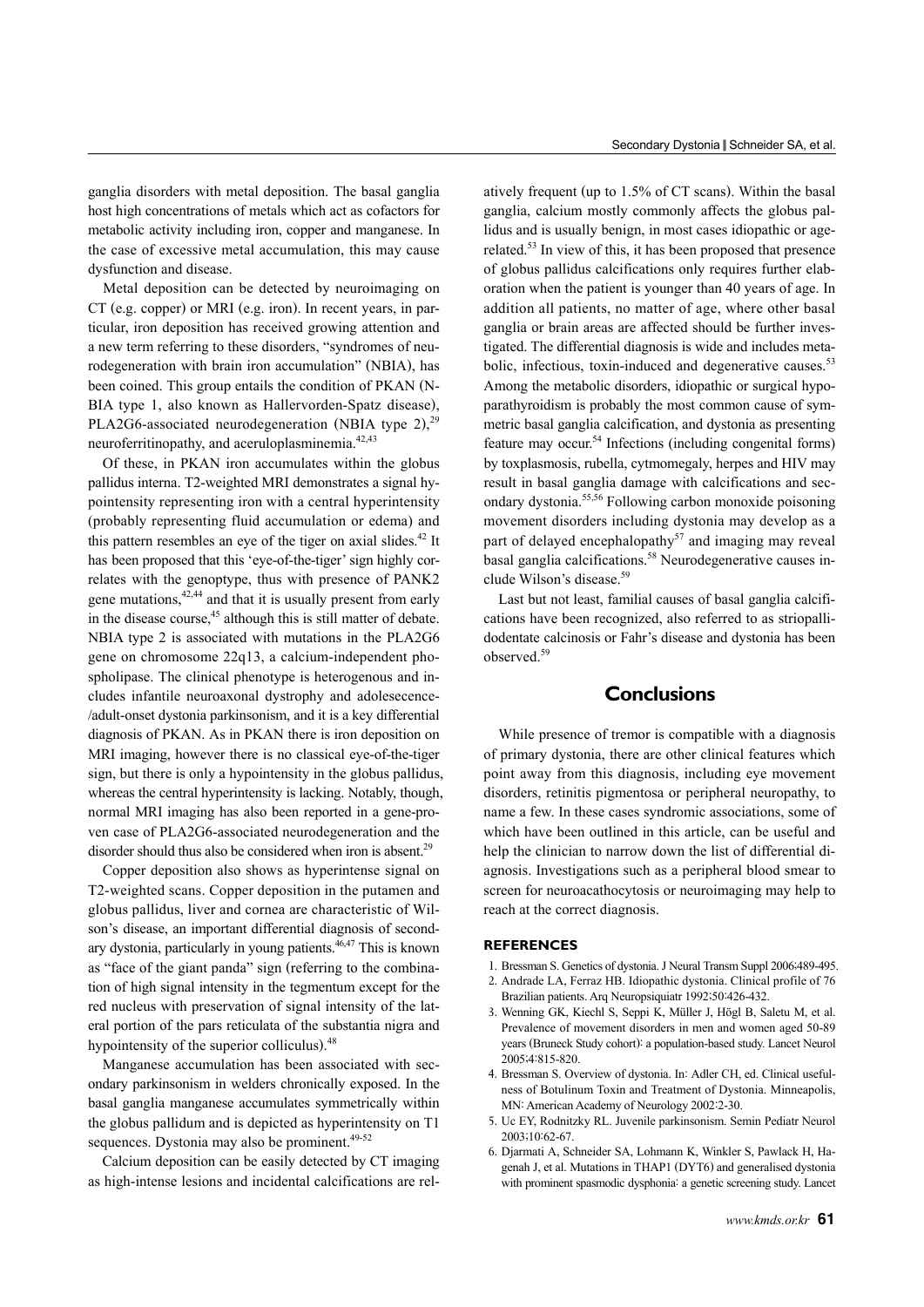Neurol 2009;8:447-452.

- 7. Ahmad F, Davis MB, Waddy HM, Oley CA, Marsden CD, Harding AE. Evidence for locus heterogeneity in autosomal dominant torsion dystonia. Genomics 1993;15:9-12.
- 8. Chouery E, Kfoury J, Delague V, Jalkh N, Bejjani P, Serre JL, et al. A novel locus for autosomal recessive primary torsion dystonia (DYT17) maps to 20p11.22-q13.12. Neurogenetics 2008;9:287-293.
- 9. Schneider SA, Aggarwal A, Bhatt M, Dupont E, Tisch S, Limousin P, et al. Severe tongue protrusion dystonia: clinical syndromes and possible treatment. Neurology 2006;67:940-943.
- 10. Sévin M, Lesca G, Baumann N, Millat G, Lyon-Caen O, Vanier MT, et al. The adult form of Niemann-Pick disease type C. Brain 2007; 130:120-133.
- 11. Jin H, May M, Tranebjaerg L, Kendall E, Fontán G, Jackson J, et al. A novel X-linked gene, DDP, shows mutations in families with deafness (DFN-1), dystonia, mental deficiency and blindness. Nat Genet 1996;14:177-180.
- 12. Zeviani M, Di Donato S. Mitochondrial disorders. Brain 2004;127: 2153-2172.
- 13. Alazami AM, Al-Saif A, Al-Semari A, Bohlega S, Zlitni S, Alzahrani F, et al. Mutations in C2orf37, encoding a nucleolar protein, cause hypogonadism, alopecia, diabetes mellitus, mental retardation, and extrapyramidal syndrome. Am J Hum Genet 2008;83:684-691.
- 14. Schneider SA, Bhatia KP. Dystonia in the Woodhouse Sakati syndrome: a new family and literature review. Mov Disord 2008;23:592- 596.
- 15. Walsh R, O'Dwyer JP, Sheikh IH, O'Riordan S, Lynch T, Hutchinson M. Sporadic adult onset dystonia: sensory abnormalities as an endophenotype in unaffected relatives. J Neurol Neurosurg Psychiatry 2007;78:980-983.
- 16. Garcia Ruiz PJ, Mayo D, Hernandez J, Cantarero S, Ayuso C. Movement disorders in hereditary ataxias. J Neurol Sci 2002;202:59-64.
- 17. Woods CG, Taylor AM. Ataxia telangiectasia in the British Isles: the clinical and laboratory features of 70 affected individuals. Q J Med 1992;82:169-179.
- 18. Carrillo F, Schneider SA, Taylor AM, Srinivasan V, Kapoor R, Bhatia KP. Prominent oromandibular dystonia and pharyngeal telangiectasia in atypical ataxia telangiectasia. Cerebellum 2009;8:22-27.
- 19. Le Ber I, Bouslam N, Rivaud-Péchoux S, Guimarães J, Benomar A, Chamayou C, et al. Frequency and phenotypic spectrum of ataxia with oculomotor apraxia 2: a clinical and genetic study in 18 patients. Brain 2004;127:759-267.
- 20. Woods CG, Taylor AM. Ataxia telangiectasia in the British Isles: the clinical and laboratory features of 70 affected individuals. Q J Med 1992;82:169-179.
- 21. Garver WS, Francis GA, Jelinek D, Shepherd G, Flynn J, Castro G, et al. The National Niemann-Pick C1 disease database: report of clinical features and health problems. Am J Med Genet A 2007;143A: 1204-1211.
- 22. Klockgether T. Hereditary Ataxias. In: Jankovic J, Tolosa E, eds. Parkinson's Disease and Movement Disorders, 5ed. Philadelphia: Lippincott Williams & Wilkins, 2007:421-435.
- 23. Klockgether T, Schöls L, Abele M, Bürk K, Topka H, Andres F, et al. Age related axonal neuropathy in spinocerebellar ataxia type 3/Machado-Joseph disease (SCA3/MJD). J Neurol Neurosurg Psychiatry 1999;66:222-224.
- 24. Yatziv S, Russell A. An unusual form of metachromatic leukodystrophy in three siblings. Clin Genet 1981;19:222-227.
- 25. Tolosa E, Compta Y. Dystonia in Parkinson's disease. J Neurol 2006; 253 Suppl 7:VII7-VII13.
- 26. Schneider SA, Bhatia KP, Hardy J. Complicated recessive dystonia parkinsonism syndromes. Mov Disord 2009;24:490-499.
- 27. Klein C, Schneider SA, Lang AE. Hereditary parkinsonism: Parkinson disease look-alikes--an algorithm for clinicians to "PARK" genes and beyond. Mov Disord 2009. In Press.
- 28. Bozi M, Bhatia KP. Paroxysmal exercise-induced dystonia as a presenting feature of young-onset Parkinson's disease. Mov Disord 2003; 18:1545-1547.
- 29. Paisan-Ruiz C, Bhatia KP, Li A, Hernandez D, Davis M, Wood NW, et al. Characterization of PLA2G6 as a locus for dystonia-parkinsonism. Ann Neurol 2009;65:19-23.
- 30. Maltête D, Guyant-Maréchal L, Mihout B, Hannequin D. Movement disorders and Creutzfeldt-Jakob disease: a review. Parkinsonism Relat Disord 2006;12:65-71.
- 31. Hellmann MA, Melamed E. Focal dystonia as the presenting sign in Creutzfeldt-Jakob disease. Mov Disord 2002;17:1097-1098.
- 32. Sethi KD, Hess DC. Creutzfeldt-Jakob's disease presenting with ataxia and a movement disorder. Mov Disord 1991;6:157-162.
- 33. Wicki J, Germanier Y, Sztajzel R, Burkhard PR. Brueghel syndrome as a new manifestation of HIV encephalopathy. Eur Neurol 2008;60: 107-108.
- 34. Tan EK, Chan LL, Auchus AP. Hemidystonia precipitated by acute pontine infarct. J Neurol Sci 2005;234:109-111.
- 35. Bhatia KP, Marsden CD. The behavioural and motor consequences of focal lesions of the basal ganglia in man. Brain 1994;117:859-876.
- 36. Soland V, Evoy F, Rivest J. Cervical dystonia due to a frontal meningioma. Mov Disord 1996;11:336-337.
- 37. LeDoux MS, Brady KA. Secondary cervical dystonia associated with structural lesions of the central nervous system. Mov Disord 2003;18: 60-69.
- 38. Kim JW, Lee PH. Dystonic head tremor associated with a parietal lesion. Eur J Neurol 2007;14:e32-e33.
- 39. Khan AA, Sussman JD. Focal dystonia after removal of a parietal meningioma. Mov Disord 2004;19:714-716.
- 40. Burguera JA, Bataller L, Valero C. Action hand dystonia after cortical parietal infarction. Mov Disord 2001;16:1183-1185.
- 41. Alarcón F, Tolosa E, Muñoz E. Focal limb dystonia in a patient with a cerebellar mass. Arch Neurol 2001;58:1125-1127.
- 42. Sethi KD, Adams RJ, Loring DW, el Gammal T. Hallervorden-Spatz syndrome: clinical and magnetic resonance imaging correlations. Ann Neurol 1988;24:692-694.
- 43. Chinnery PF, Crompton DE, Birchall D, Jackson MJ, Coulthard A, Lombès A, et al. Clinical features and natural history of neuroferritinopathy caused by the FTL1 460InsA mutation. Brain 2007;130: 110-119.
- 44. Hayflick SJ, Westaway SK, Levinson B, Zhou B, Johnson MA, Ching KH, et al. Genetic, clinical, and radiographic delineation of Hallervorden-Spatz syndrome. N Engl J Med 2003;348:33-40.
- 45. Hayflick SJ. Neurodegeneration with brain iron accumulation: from genes to pathogenesis. Semin Pediatr Neurol 2006;13:182-185.
- 46. Magalhaes AC, Caramelli P, Menezes JR, Lo LS, Bacheschi LA, Barbosa ER, et al. Wilson's disease: MRI with clinical correlation. Neuroradiology 1994;36:97-100.
- 47. Saatci I, Topcu M, Baltaoglu FF, Köse G, Yalaz K, Renda Y, et al. Cranial MR findings in Wilson's disease. Acta Radiol 1997;38:250- 258.
- 48. Hitoshi S, Iwata M, Yoshikawa K. Mid-brain pathology of Wilson's disease: MRI analysis of three cases. J Neurol Neurosurg Psychiatry 1991;54:624-626.
- 49. Kenangil G, Ertan S, Sayilir I, Ozekmekçi S. Progressive motor syndrome in a welder with pallidal T1 hyperintensity on MRI: a twoyear follow-up. Mov Disord 2006;21:2197-2200.
- 50. Huang CC, Chu NS, Lu CS, Chen RS, Schulzer M, Calne DB. The natural history of neurological manganism over 18 years. Parkinsonism Relat Disord 2007;13:143-145.
- 51. Huang CC, Chu NS, Lu CS, Chen RS, Calne DB. Long-term progression in chronic manganism: ten years of follow-up. Neurology 1998; 50:698-700.
- 52. Josephs KA, Ahlskog JE, Klos KJ, Kumar N, Fealey RD, Trenerry MR, et al. Neurologic manifestations in welders with pallidal MRI